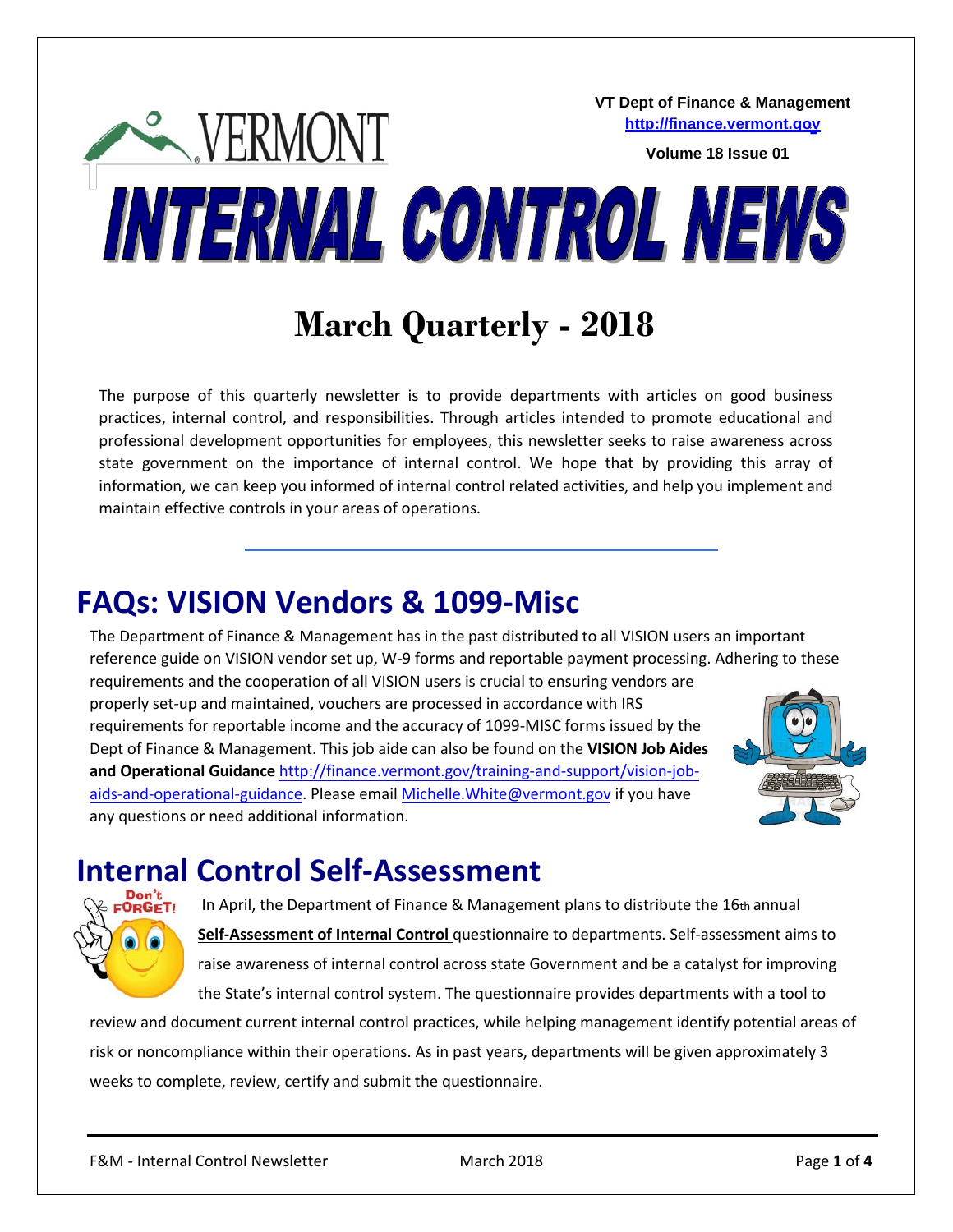### **Mileage Reimbursement Rate**



The U.S. General Services Administration (GSA) announced that as of January 1, 2018 the current mileage reimbursement rate will be 54.5 cents per mile. GSA stated they will continue to monitor fuel costs and will adjust the reimbursement rate in the future if warranted. It's important to note that the GSA and Internal Revenue Service (IRS) do not necessarily have the same mileage rates. The current IRS rate as of January 1, 2017, the standard mileage rate used for tax deduction purposes is **53.5 cents per mile,** but this does not affect the mileage reimbursement rate paid to State employees which is tied to the GSA rate.

Employees' use of an employer-provided vehicle for commuting is considered "personal use" and is therefore a taxable fringe benefit income. Federal law requires employers, including the State of Vermont, to report all fringe benefit income to the IRS and the employee. For further Mileage Reimbursement Rules and Regulations please refer to the AOA Bulletin 2.3 - State Vehicle Policy <http://aoa.vermont.gov/bulletins>

• Per AoA Bulletin 2.3, you are expected to use the method of travel that is most cost effective to the state; unless, you choose to accept the lower mileage reimbursement rate.

### **COSO Latest Update Framework**

Below are the latest updates of the Committee of Sponsoring Organizations of the Treadway Commission (COSO) for public review for the "**Internal Control - Integrated Framework"**. COSO, originally formed in 1985 and is a joint initiative of five private sector organizations (the ERM Integrated Framework, the American Institute of Certified Public Accountants, the Financial Executives International, the Institute of Management Accounts, and the Institute of Internal Auditors), provides leadership through the development of frameworks and guidance on internal control, enterprise risk management and fraud deterrence. The COSO *Internal Control Framework* is the foundation for the Dept. of Finance &Management's internal control Unit.

<http://finance.vermont.gov/policies-and-procedures/internal-controls> Information on the framework can be found on the COSO website at<http://www.coso.org/> and is open for public review. COSO retains the core definition, 3 primary categories of objectives (Operations, Reporting, and Compliance) and 5 inter-related components (Control Environment, Risk Assessment, Control Activities, Information & Communication, and Monitoring) of internal control from the original framework. https://www.coso.org/Pages/ic.aspx

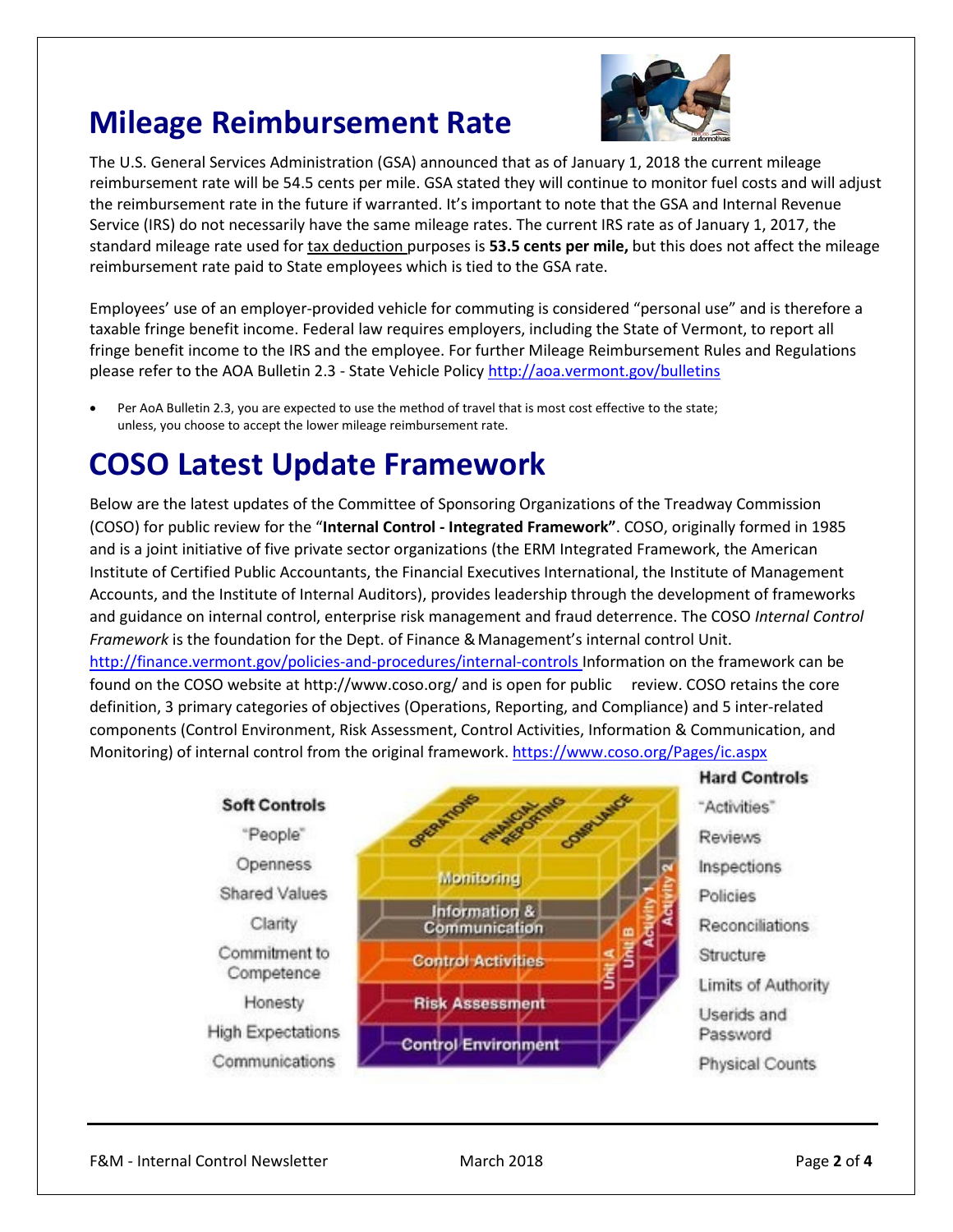# **ERP Expansion Project Update**

### **Here are our primary subject areas**



The State of Vermont financial accounting system known as VISION is being upgraded from the current PeopleSoft Financials version 8.8 to version 9.2 for all modules currently being used by the State. In addition, we will implement new functionality available in v9.2 that meets the requirements of the State.

#### **About the Project**

Objectives, timelines, Readiness Coordinator Network, team members and more...

New functionality and business processes (and what isn't changing)

**What's Changing** 

#### **Project Newsletters**

Current and past issues of the project newsletter

#### **Training and Support**

How and where to get training and support

#### **Talk to Us** Let us know what you're thinking

#### **FAQs**

Answers to frequently asked questions

### <http://finance.vermont.gov/vision-v9.2-project-home>

# **Staff Happenings**

**Changes in Staffing:** The following changes have occurred in the Finance & Management areas:

### **Retirees and Departures**

• **Kevin Gilman –** VISION Operations Analyst IV, Kevin retired in December with a career that included 30 years of service with the State of Vermont. He helped developed the extensive Internal Control (IC) program that is currently in use by Finance & Management.



• **Diane Sholan -** VISION Support Specialist II, Diane retired March 30th. Diane spent 34 years with the State of Vermont all with the Department of Finance and Management.